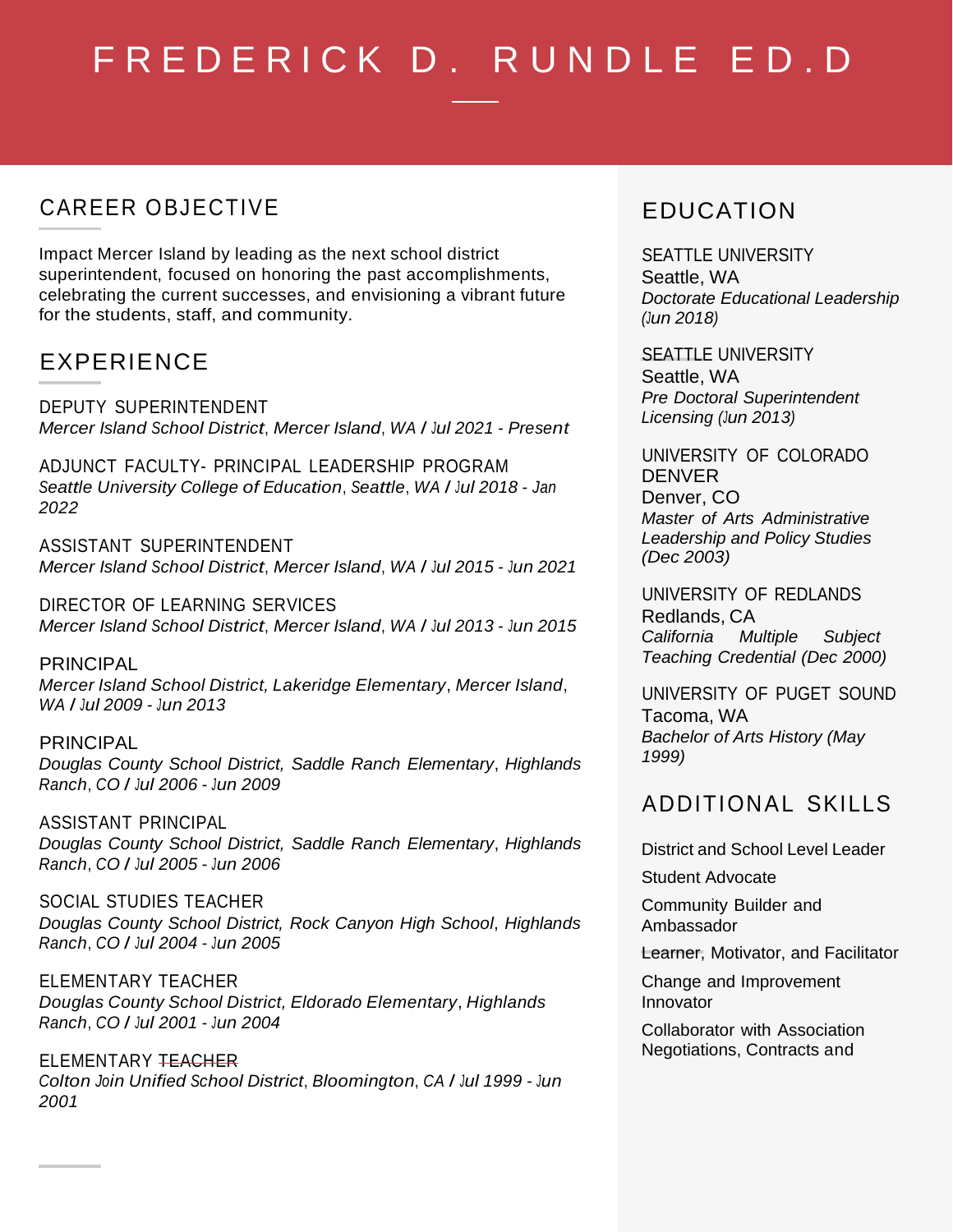## REFERENCES

 Donna Colosky, Superintendent , Mercer Island School District - *Supervisor*

Tracy Drinkwater, Former School Director, Mercer Island School **District** 

- *Former Board Director*
- Buzz Porter, Principal Partner- Lawyer, Porter, Foster Rorick LLP - *Colleague*

David Hoffman, Elementary Principal, Mercer Island School **District** 

- *Colleague*

Mary Jo Budzius, Islander Middle School Principal, Mercer Island School District

- *Colleague*

Ted Kalmus, College of Education, Seattle University

- *Colleague/Supervisor*

#### MEMBERSHIPS

American Association of School Administrators Washington Association of School Administrators Association of Supervision and Curriculum Development

## ADDITIONAL QUALIFICATIONS

Passionate educator focused on student impact, educator efficacy, and community engagement

Proactive, clear, and honest communicator and listener

Relationship builder with students, staff, community, and partners outside of the district

Invested and committed contributor to the district and community as a whole

Contribute to the development of the district's fiscal budget and priorities and oversee resource allocation and spending for basic education, schools foundation, federal/state grants, and levy funding sources

Collaborate on legal matters with inside and outside legal advisors to protect the integrity of the district and its resources

Leadership in large suburban district (60,000 students) and small suburban district (4,000) students

Educational experience as a learner, teacher, principal, director, assistant superintendent, and deputy superintendent

Co-lead for WASA Inclusionary Grant project

Relationships

Community Convener to Support Bonds, Levies, and District **Growth** 

#### CERTIFICATIONS

Washington State Superintendent **Certification** 

Washington State Principal/Administrator **Certification** 

Colorado Elementary and Secondary (Social Studies) Teaching Certification